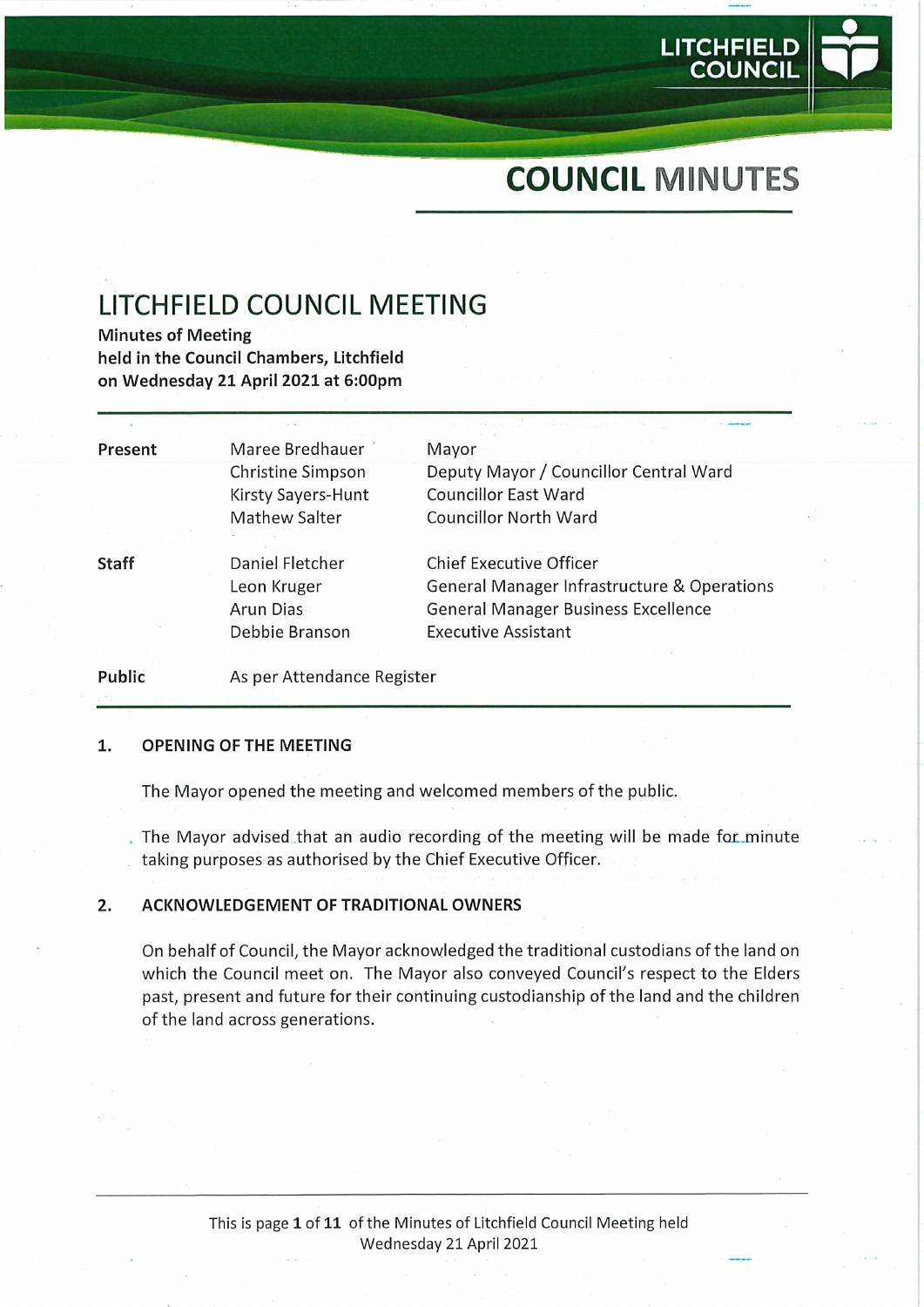#### ELECTRONIC ATTENDANCE

Moved: CrSayers-Hunt Seconded: Deputy Mayor Simpson

THAT Council approve pursuant to GOV02 Meeting Procedures, 4.1.2 (b) that Councillors Salter is granted permission for Electronic Meeting Attendance at the Ordinary Council Meeting held Wednesday 21 April 2021.

#### CARRIED (3-0)-2021/179

#### 3. APOLOGIES AND LEAVE OF ABSENCE

Moved: Deputy Mayor Simpson Seconded: Cr Sayers-Hunt

THAT Council notes and approves an apology from Cr Doug Barden.

#### CARRIED (4-0)-2021/180

Moved: Deputy Mayor Simpson Seconded: Cr Savers-Hunt

THAT Council notes and approves the application for Leave of Absence from Mayor Bredhauer from 27 April 2021 to 13 May 2021.

#### CARRIED (4-0)-2021/181

# 4. DISCLOSURES OF INTEREST

The Mayor advised that any member of Council who may have a conflict of interest; or a possible conflict of interest regarding any item of business to be discussed at a Council meeting or a Committee meeting should declare the conflict of interest to enable Council to manage the conflict in accordance with its obligations under the Local Government Act and its policies regarding the same.

No disclosures of interest were declared.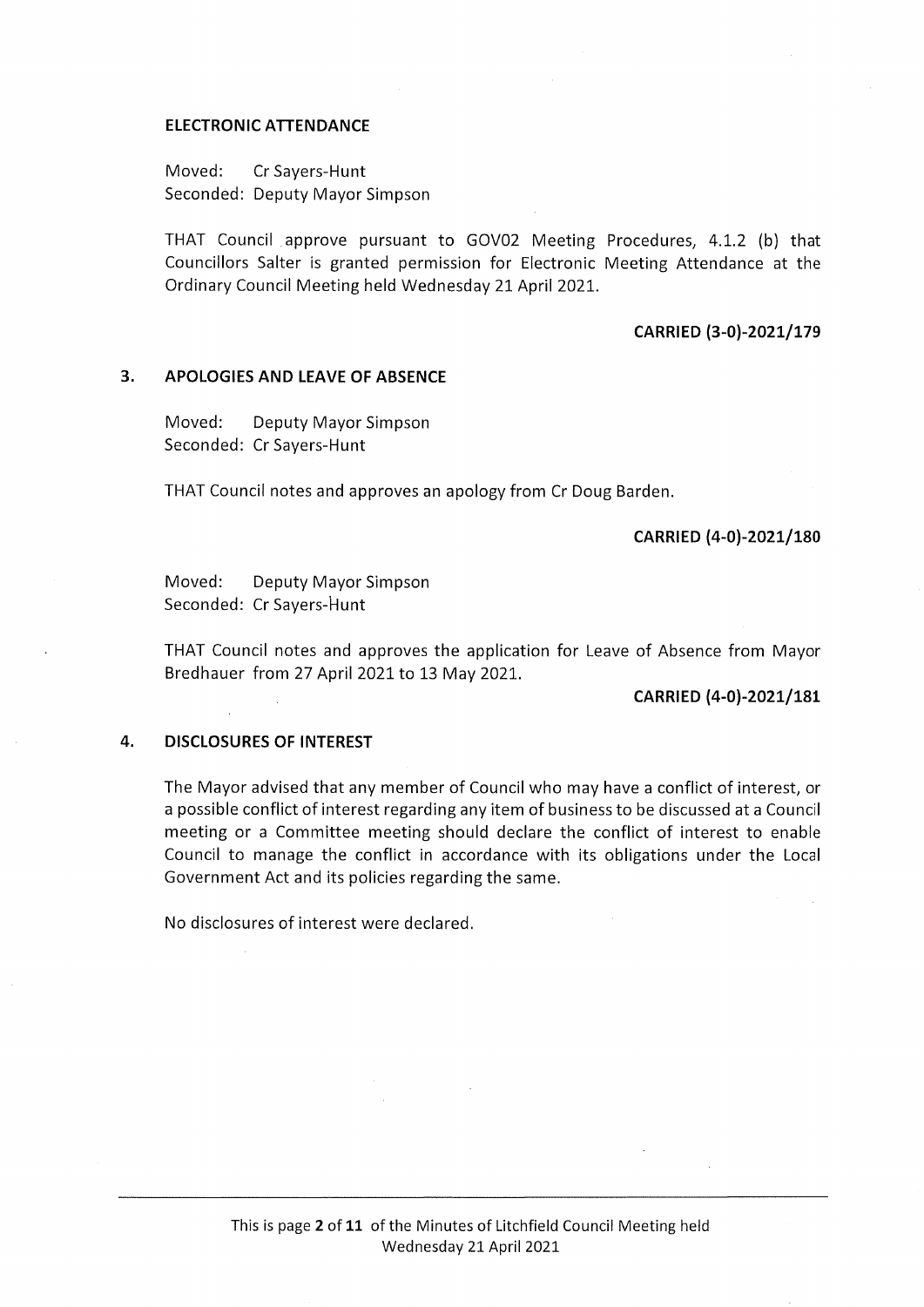# 5. CONFIRMATION OF MINUTES

Moved: Deputy Mayor Simpson Seconded: Cr Sayers-Hunt

THAT Council confirm the minutes of the:

- 1. Council Meeting held 17 March 2021, 9 pages; and
- 2. Confidential Meeting held 17 March 2021, 1 page.

# CARRIED (4-0)-2021/182

# 6. BUSINESS ARISING FROM THE MINUTES

Moved: CrSayers-Hunt Seconded: Deputy Mayor Simpson

THAT Council receives and notes the Action List.

# CARRIED (4-0)-2021/183

## 7. PRESENTATIONS

Freds Pass Rural Show Committee - Community Event Opportunity

## 8. PETITIONS

Nil.

## 9. PUBLIC QUESTIONS

## 9.1 Andrew Mackay

1. Regarding Item 14 Are the 'work team presentations' at council meetings good governance?

#### Council's Response:

Yes. The work team presentations are for receiving and noting. They do not compromise good governance. No decisions from Council on operational matters are being asked for. Local Government across Australia (including Litchfield Council) is a diverse and complex business, delivering sometimes over 100+ services to the community. Councillors are responsible for setting policy and the strategic direction of the organisation. In order to do that well. Councillors should understand the operations of the business so that information can inform their policy and strategic decisions. There is no statutory requirement for this information to be provided in a meeting open to the public and Council could decide to have this information provided to them not in a public forum. However, because Council values both the operational updates and transparency, this approach is favoured to an alternative.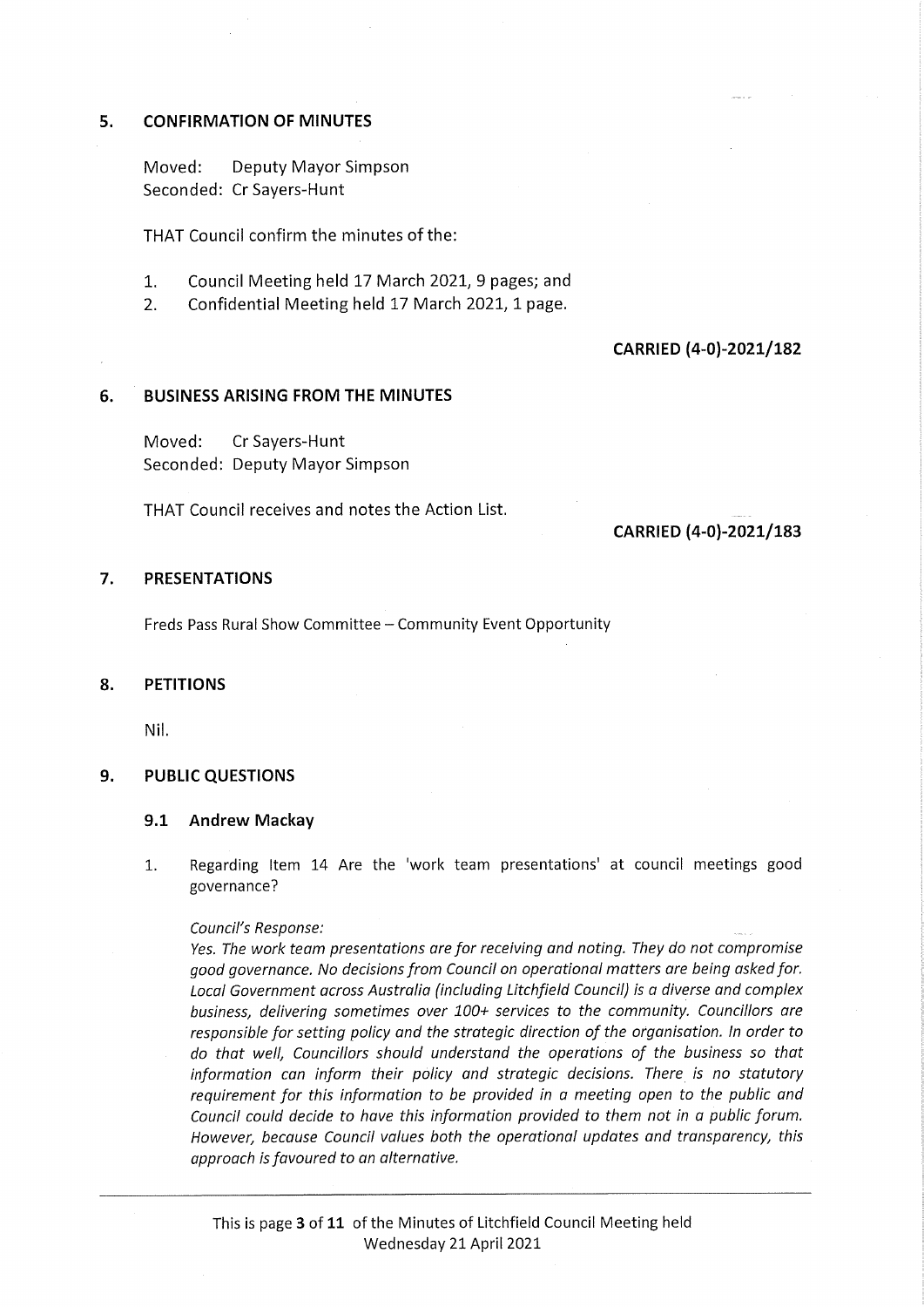2. Is there not meant to be a separation through the CEO from councillors and council staff?

### Council's Response:

Yes. As noted above, these presentations do not compromise good governance or the separation between the 'political' and 'administrative 'arm' of Council.

3. Is council aware of any other councils that have these presentations?

Yes, many Councils across Australia provide similar operational updates in their own format.

4. Under the proposed casual vacancy changes (15.02.05, page 138/139), in the event the Mayor resigned with less than 18 month and we are left with a 4 member council. And that council split on their preferred candidate 2-2 without a compromise being possible, would anyone have access to the casting vote (under the current policies)?

#### Council's Response:

In accordance with EM04 Casting Vote Policy, pursuant to Section 61(6) of the Local Government Act, the Chair of a Council Meeting must exercise a casting vote in the event of an equality of votes. Pursuant to Section 61(7) of the Local Government Act, this policy cannot be altered or revoked for the term of the present Council. The new Council has a legislative obligation to adopt a casting vote policy at their first meeting which will remain in place for the term of the Council which is consistent with the Local Government Act requirements.

5. Under the proposed casual vacancy changes (15.02.05, page 138/139), If enough council members resigned with less than 18 months left of their term, such that a quorum was unable to be reached in any subsequent meeting - what would happen?

#### Council's Response:

While an unlikely but possible scenario (that four (4) elected members resign) and because the policy is silent on this situation, it would be appropriate in this rather unusual circumstance to seek guidance from the Northern Territory Chief Ministers Office (Local Government Department) and confirm if appointed Council members are required to hold office or if an extraordinary election would be called or if the quorum could be amended for the remainder of the term.

## 10. ACCEPTING OR DECLINING LATE ITEMS

Nil.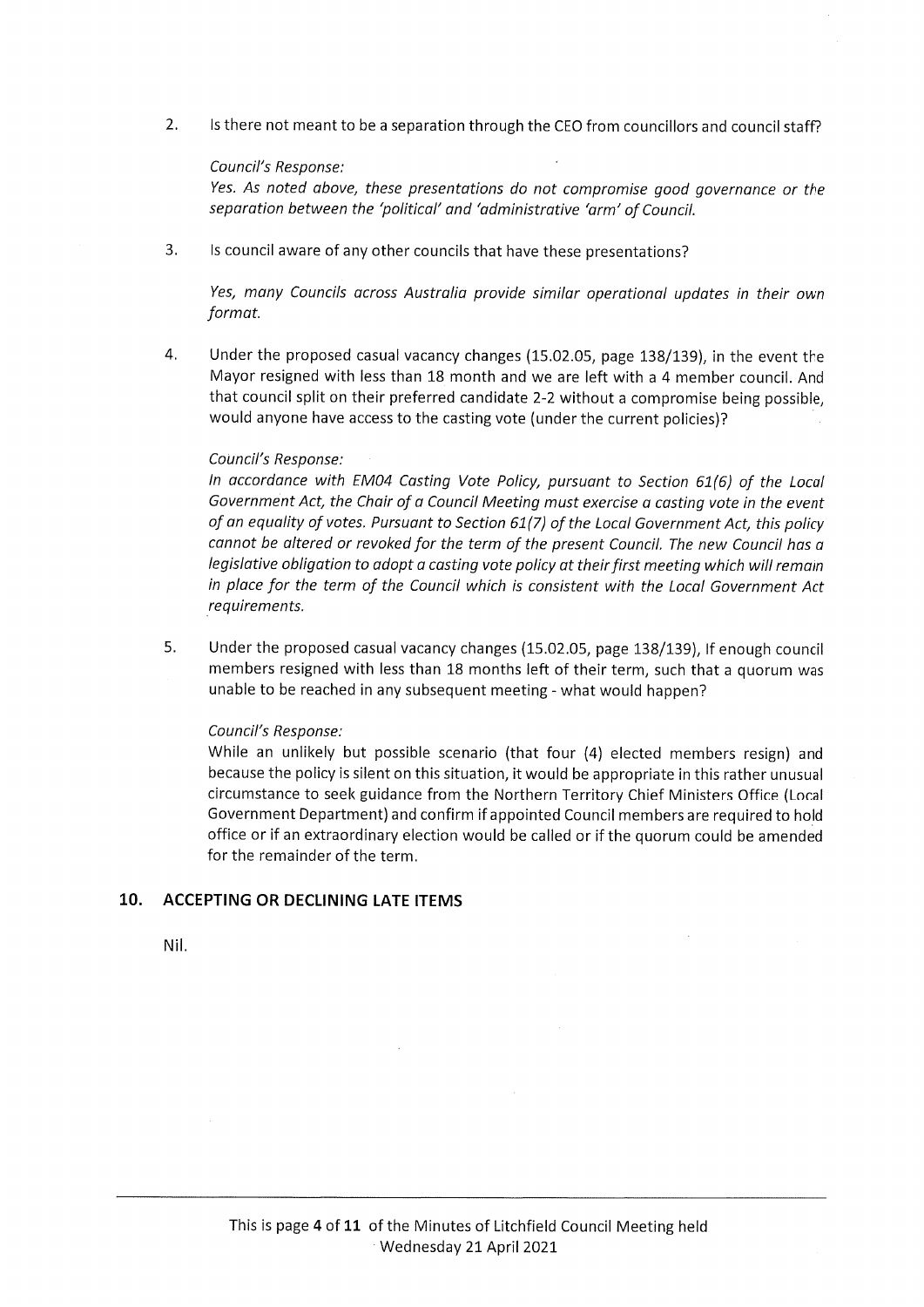# 11. NOTICES OF MOTION

#### 11.1 Humpty Doo Village Green Volunteer Committee Members - Recognition

Moved: Deputy Mayor Simpson Seconded: Cr Sayers-Hunt

THAT Council:

- 1. gratefully acknowledges the following committee members of the Humpty Doo Village Green for their years of dedicated voluntary service to the reserve and the community:
	- John Rogers Chairman
	- Mary Walshe Secretary/Treasurer/Public Officer
	- Mark Casburn Committee Member
	- Marlene Zammit-Committee Member
	- Jan Canniford Committee Member
	- Diane Spicer-Committee Member
- 2. write to each member acknowledging their service to the Humpty Doo Village Green and the Community.

CARRIED (4-0)-2021/184

### 12. MAYORS REPORT

Moved: CrSayers-Hunt Seconded: Deputy Mayor Simpson

THAT Council receive and note the Mayor's monthly report.

# CARRIED (4-0)-2021/185

## 13. REPORT FROM COUNCIL APPOINTED REPRESENTATIVES

Councillors appointed by Council to external committees provided an update where relevant.

Moved: Deputy Mayor Simpson Seconded: Cr Sayers-Hunt

THAT Council note the Councillors' verbal report.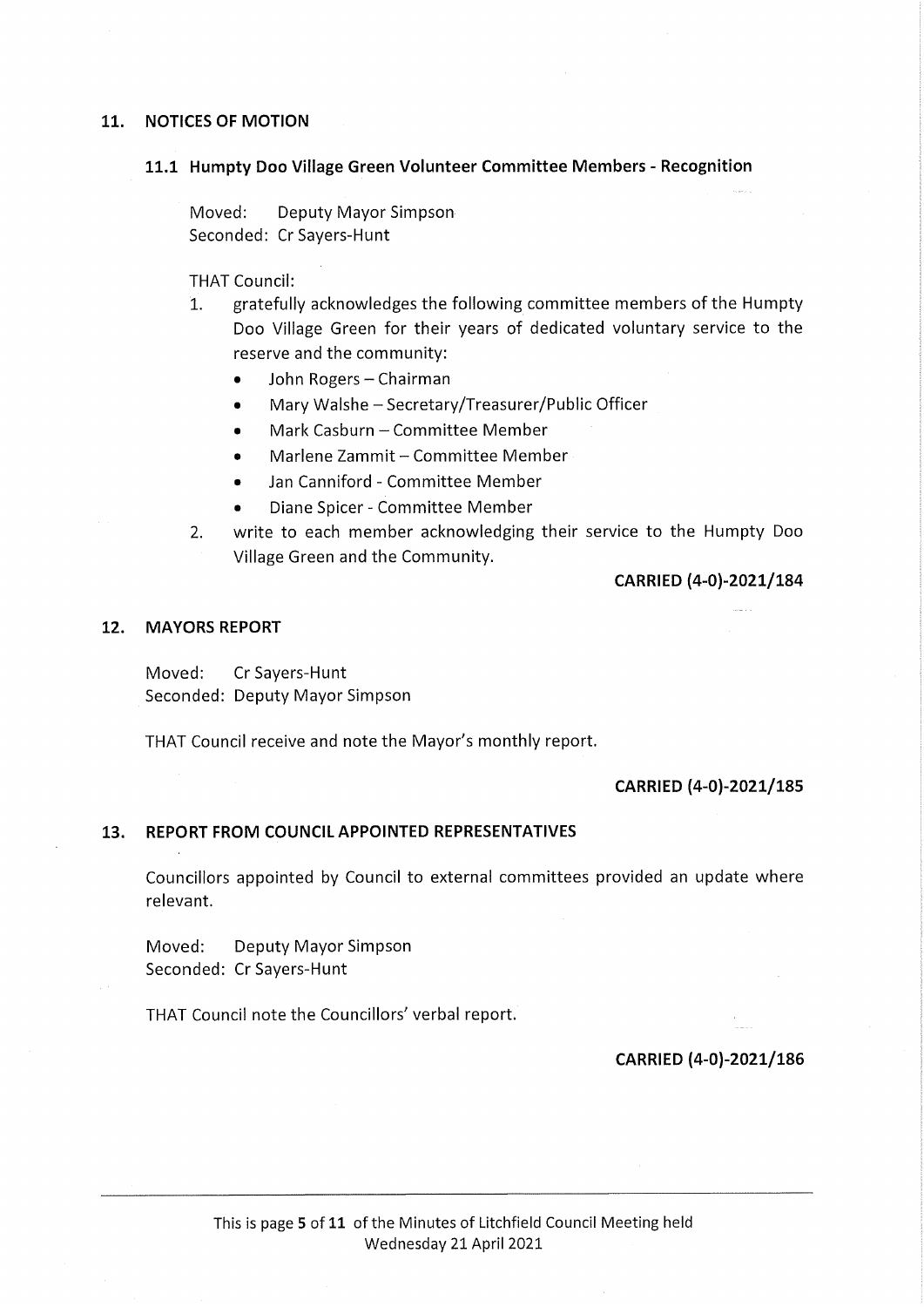#### 14. WORK TEAM PRESENTATION

#### 14.01 Thorak Cemetery

Moved: Deputy Mayor Simpson Seconded: Cr Sayers-Hunt

> THAT the Work Team Presentation  $-$  Thorak Cemetery be received and noted.

#### 15. OFFICERS REPORTS

# CARRIED (4-0)-2021/187

# 15.01.01 Municipal Plan 2020-21 Quarterly Performance Report January - March 2021

Moved: CrSayers-Hunt Seconded: Deputy Mayor Simpson

THAT Council receives the Municipal Plan 2020-21 Quarterly Performance Report for the third quarter ending 31 March 2021.

#### CARRIED (4-0)-2021/188

#### 15.01.02 Healthy Lifestyle Grants

Moved: CrSayers-Hunt Seconded: Deputy Mayor Simpson

THAT Council:

- 1. receive and notes this report titled Healthy Lifestyle Grants; and
- 2. approve the grant agreement for the Healthy Lifestyles Grant as shown in Attachment A to this report; and
- 3. authorise the application of the common seal to the variation to the Short Form Grant Agreement as shown in Attachment A to this report.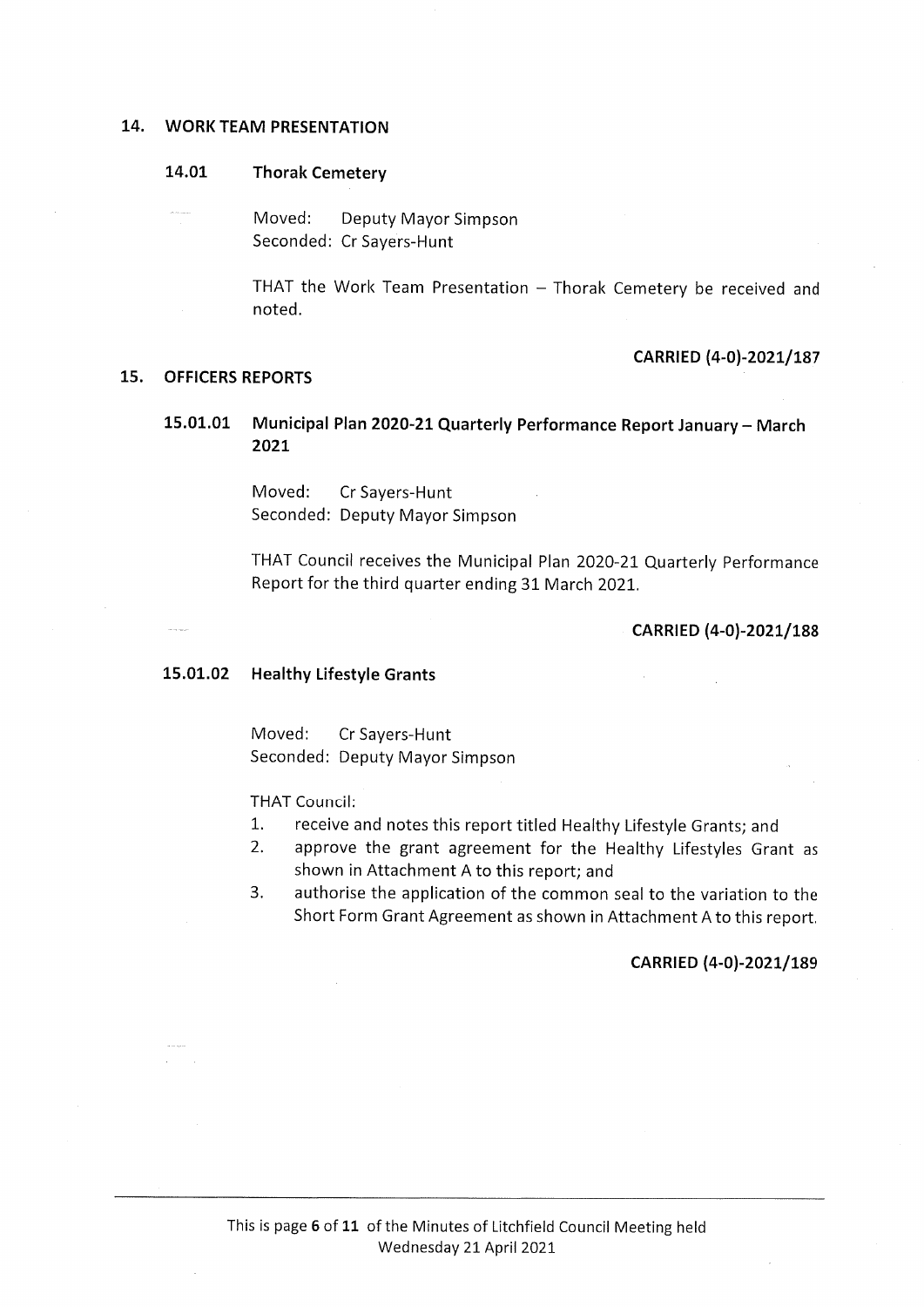#### 15.01.03 Community Event Opportunity

Moved: Deputy Mayor Simpson Seconded: Cr Sayers-Hunt

THAT Council:

- 1. agree to partner with the Freds Pass Rural show Committee to deliver the proposed community event;
- 2. approve the redirection of the \$40,000 committed sponsorship funds from the Freds Pass Rural Show to the proposed community event; and
- 3. support the Freds Pass Show Committee's proposal to deliver the community event on the weekend of 17 July 2021, subject to:
	- a) a suitable lease agreement is negotiated with Freds Pass Recreation Reserve Management Board; and
	- b) any further requests for date changes are to be endorsed by Council.

A division was called

Those voting in the affirmative: Mayor Bredhauer, Cr Sayers-Hunt and Cr Simpson Those voting in the negative: Cr Salter CARRIED (3-1)-2021/190

#### 15.02.01 Litchfield Council Finance Report - March 2021

Moved: Cr Sayers-Hunt Seconded: Deputy Mayor Simpson

THAT Council note the Litchfield Council Finance Report for the period ended 31 March 2021.

CARRIED (4-0)-2021/191

15.02.02 People, Performance and Governance Monthly Report March 2021

> Moved: CrSayers-Hunt Seconded: Deputy Mayor Simpson

THAT Council note the People and Performance Monthly Report for March 2021.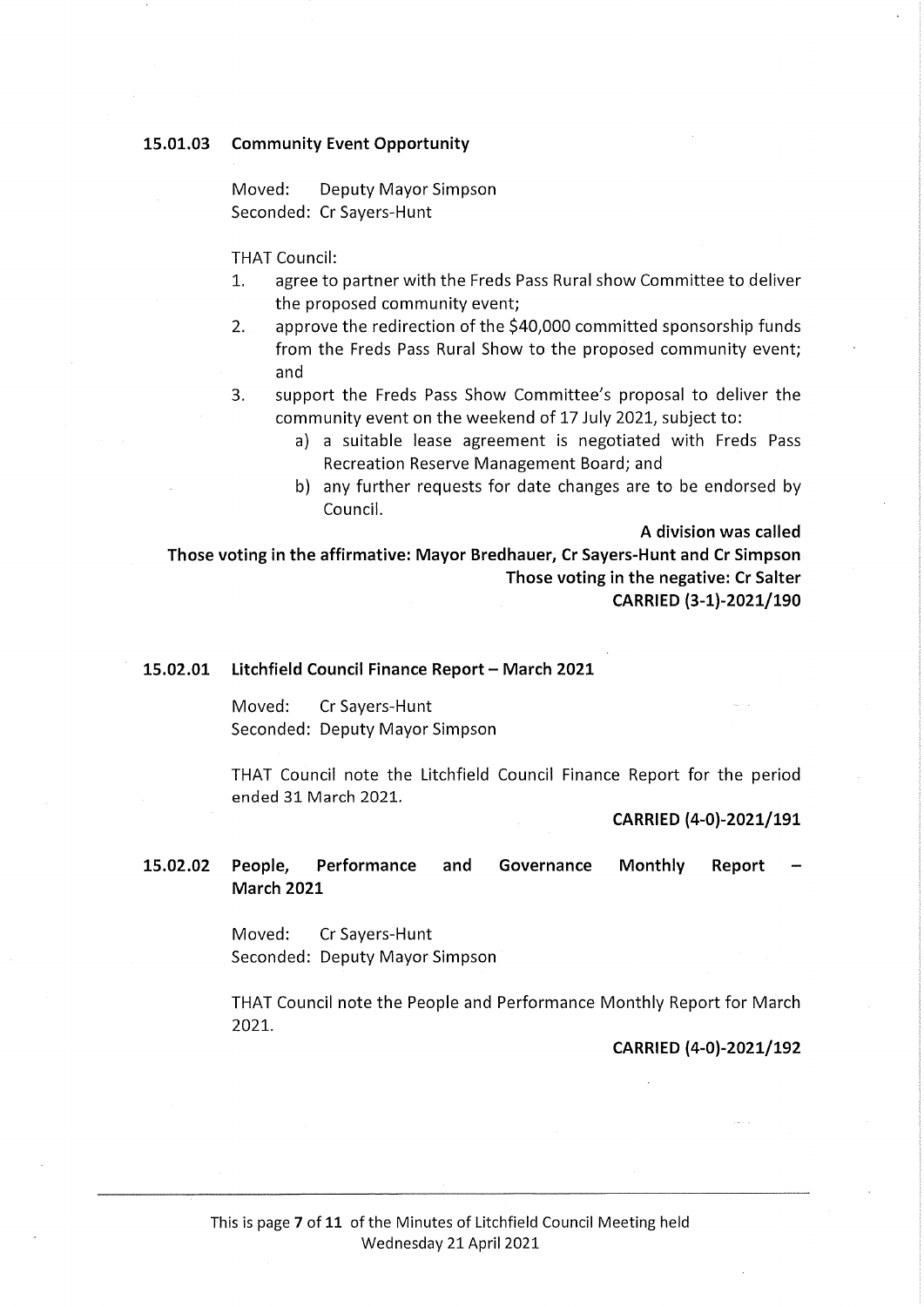#### 15.02.03 SCALE Funding Certification

Moved: CrSayers-Hunt Seconded: Deputy Mayor Simpson

THAT Council receive and note the Certification of the Special Community Assistance and Local Employment funding.

#### CARRIED (4-0)-2021/193

#### 15.02.04 Draft Municipal Plan 2021-22

Moved: CrSayers-Hunt Seconded: Deputy Mayor Simpson

THAT Council:

- 1. endorse the Draft Municipal Plan 2021-22 as provided in Attachment A for the purposes of public exhibition and consultation;
- 2. advertise the Draft Municipal Plan 2021-22 as being available for public consideration, and invite public submissions during a period of 21 days from 26 April 2021 to 16 May 2021; and
- 3. authorise the Chief Executive Officer to:
	- a. make minor editorial changes to the documents, as necessary
	- b. include the agreed new initiatives program into the Municipal Plan.

A division was called

Those voting in the affirmative: Mayor Bredhauer, Cr Sayers-Hunt and Cr Simpson Those voting in the negative: Cr Salter CARRIED (3-1)-2021/194

#### 15.02.05 Policy Governance - New and Updated Policies

Moved: Deputy Mayor Simpson Seconded: Cr Sayers-Hunt

THAT Council:

- 1. adopt new Draft GOV14 Filling Casual Vacancies Policy at Attachment A, subject to any minor editorial adjustments to take effect on 1 July 2021;
- 2. adopt new Draft HR14 Human Resources Management Policy as at Attachment B to take effect on 1 July 2021;
- 3. adopt new Draft GOV18 Confidential Items Policy as at Attachment C to take effect on 1 July 2021; and
- 4. adopt Draft FIN03 Procurement Policy as at Attachment D to take effect on 1 July 2021. Noting that the existing FIN03 Procurement Policy will remain valid to 30 June 2021.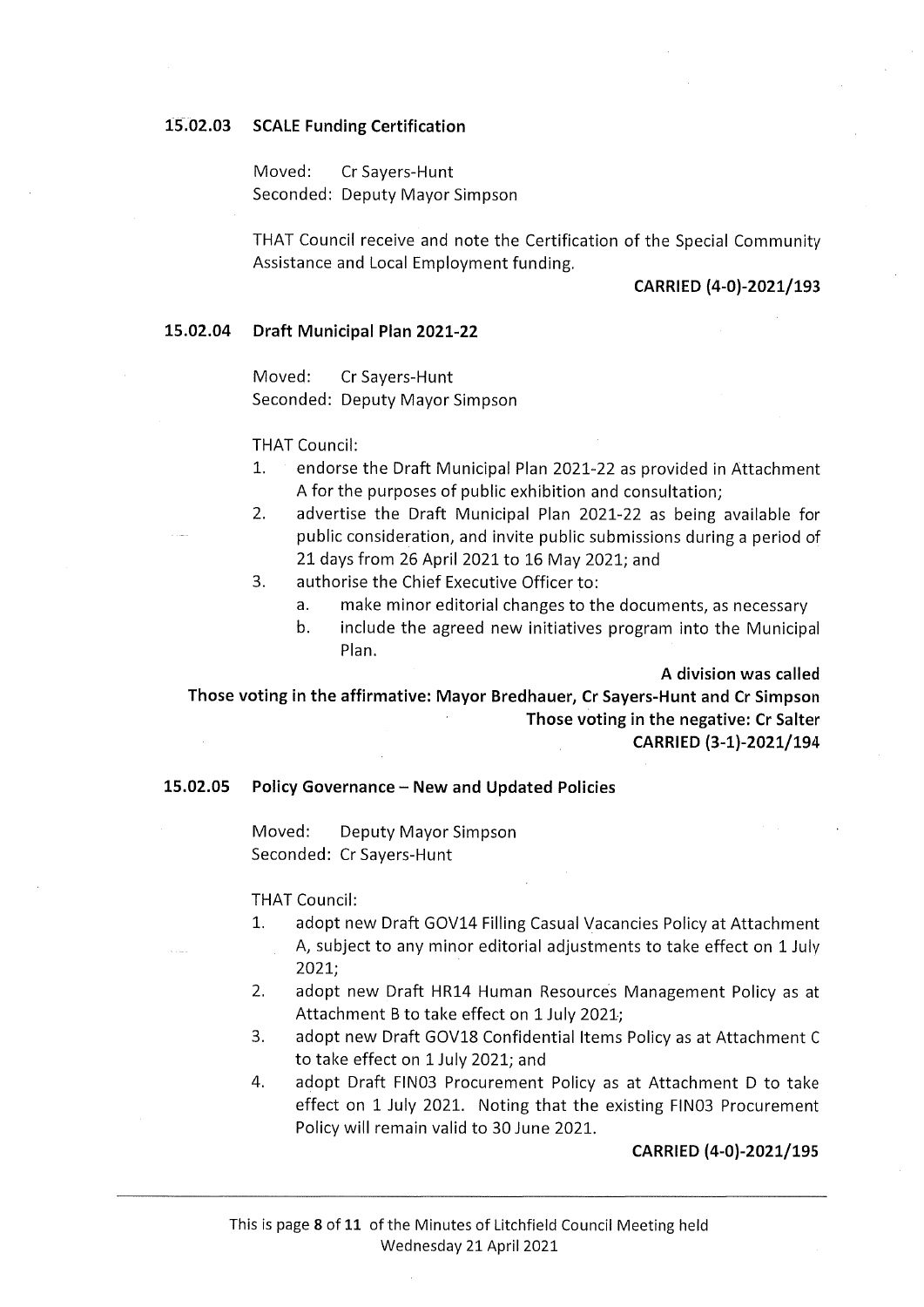# 15.03.01 April 2021 Summary Planning and Development Report

Moved: Deputy Mayor Simpson Seconded: Cr Sayers-Hunt

THAT Council:

- 1. receive the April 2021 Summary Planning and Development Report; and
- 2. note for information the responses provided to relevant agencies within Attachments A-E to this report.

#### CARRIED (4-0)-2021/196

#### 16. OTHER BUSINESS

Nil.

#### 17. CONFIDENTIAL ITEMS

Moved: Deputy Mayor Simpson Seconded: Cr Sayers-Hunt

THAT pursuant to Section 65 (2) of the Local Government Act and Regulation 8 of the Local Government (Administration) regulations the meeting be closed to the public to consider the following Confidential Items:

## 17.01 RFT21-244 - Reseal Various Roads - Phase 2

 $8(c)(i)$  information that would, if publicly disclosed, be likely to cause commercial prejudice to, or confer an unfair commercial advantage on, any person.

# 17.02 Litchfield Women in Business Network Committee

8(b) information about the personal circumstances of a resident or ratepayer.

## 17.03 Overriding Statutory Charge - Unpaid Rates

8(b) information about the personal circumstances of a resident or ratepayer.

## 17.04 Development Consent Authority Nominations Reviews

8(b) information about the personal circumstances of a resident or ratepayer.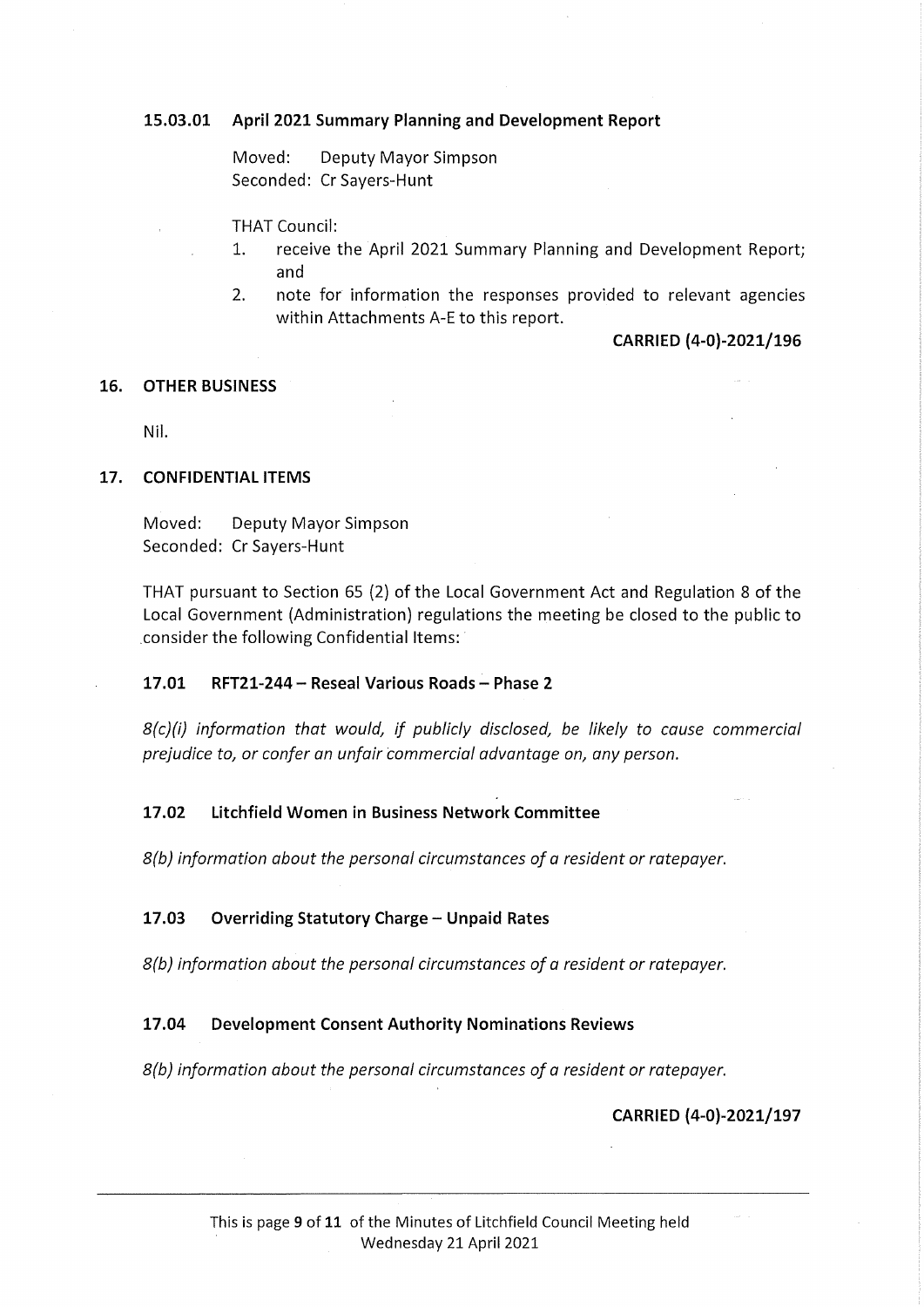The meeting was closed to the public at 7:37pm.

Moved: Deputy Mayor Simpson Seconded: Cr Sayers-Hunt

THAT pursuant to Section 65 (2) of the Local Government Act and Regulation 8 of the Local Government (Administration) regulations the meeting be re-opened to the public.

# CARRIED (4-0)-2021/198

The meeting moved to Open Session at 8:05pm.

#### 17.01 RFT21-244 Reseal Various Roads - Phase 2

Moved: Deputy Mayor Simpson Seconded:Cr Sayers-Hunt

THAT Council:

- 1. receive and notes the Tender Evaluation Report for RFT21-244;
- 2. notes that the report contains commercial in-confidence information; and
- 3. award individual contracts for RFT21-244 Reseal Various Roads Phase 2 in accordance with preferred respective submitted Tenders: Bundle 1 to Fulton Hogan for an estimated sum of \$344,315.35 excl GST Bundle 2 to Downer Edi for an estimated sum of \$294,267.06 excl GST Bundle 3 to Fulton Hogan for an estimated sum of \$248,689.56 excl GST Bundle 4 to F&J Bitumen Services Pty Ltd for an estimated sum of \$383,577.91 excl GST.

#### CARRIED (4-0)-2021/199

#### 17.02 Litchfield Women in Business Network Committee

Moved: CrSayers-Hunt Seconded:Deputy Mayor Simpson

THAT Council acknowledges the nine expression of interests and appoint the following community members:

- Beckie Kernich
- NickyClark
- Tanya Izod
- Cecilia Coleman
- Elaine Mills
- Lauren Johnson
- Rana Everett
- Ute Coyne-Pollig